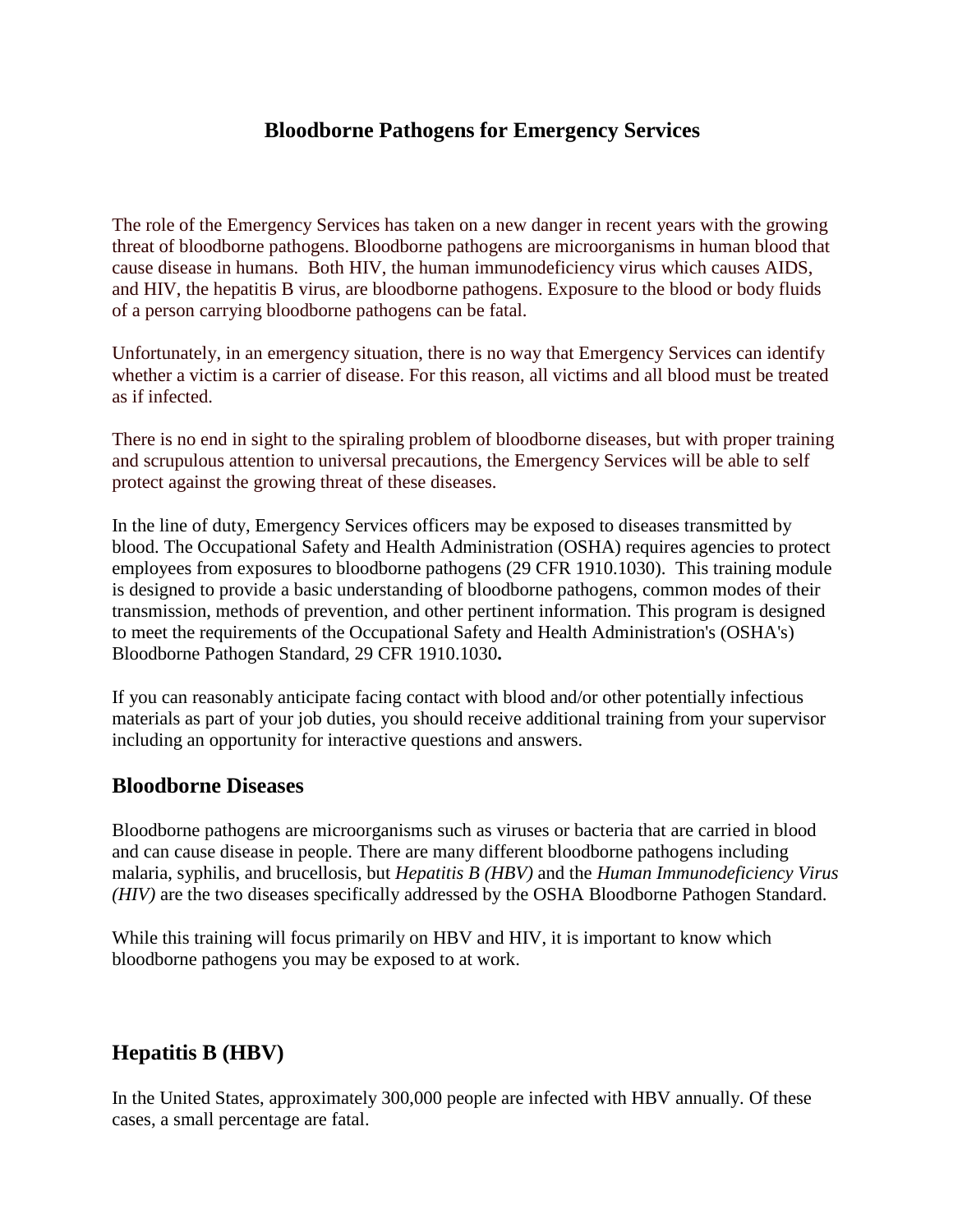*"Hepatitis"* means "*inflammation of the liver,"* and, as its name implies, Hepatitis B is a virus that infects the liver. While there are several different types of Hepatitis, Hepatitis B is transmitted primarily through "blood to blood" contact. Hepatitis B initially causes inflammation of the liver, but it can lead to more serious conditions such as cirrhosis and liver cancer.

There is no "cure" or specific treatment for HBV, but many people who contract the disease will develop antibodies, which help them get over the infection and protect them from getting it again. It is important to note, however, that there are different kinds of hepatitis, so infection with HBV will not stop someone from getting another type.

The Hepatitis B virus is very durable, and it can survive in dried blood for up to seven days. For this reason, this virus is the primary concern for employees who may come in contact with blood or potentially infectious materials in a non first-aid or medical care situation.

#### **Symptoms:**

The symptoms of HBV are very much like a mild "flu". Initially there is a sense of fatigue, possible stomach pain, loss of appetite, and even nausea. As the disease continues to develop, jaundice (a distinct yellowing of the skin and eyes), and a darkened urine will often occur. However, people who are infected with HBV will often show no symptoms for some time. After exposure it can take 1-9 months before symptoms become noticeable. Loss of appetite and stomach pain, for example, commonly appear within 1-3 months, but can occur as soon as 2 weeks or as long as 6-9 months after infection.

# **Human Immunodeficiency Virus (HIV)**

AIDS**,** or acquired immune deficiency syndrome, is caused by a virus called the human immunodeficiency virus, or HIV. Once a person has been infected with HIV, it may be many years before AIDS actually develops. HIV attacks the body's immune system, weakening it so that it cannot fight other deadly diseases. AIDS is a fatal disease, and while treatment for it is improving, there is no known cure.

Estimates on the number of people infected with HIV vary, but some estimates suggest that an average of 35,000 people are infected every year in the US (in 2000, 45,000 new infections were reported). It is believed that as of 2000, 920,000 persons were living with HIV/AIDS in the United States. These numbers could be higher, as many people who are infected with HIV may be completely unaware of it.

The HIV virus is very fragile and will not survive very long outside of the human body. It is primarily of concern to employees providing first aid or medical care in situations involving fresh blood or other potentially infectious materials. It is estimated that the chances of contracting HIV in a workplace environment are only 0.4%. However, because it is such a devastating disease, all precautions must be taken to avoid exposure.

AIDS infection essentially occurs in three broad stages. The **first stage** happens when a person is actually infected with HIV. After the initial infection, a person may show few or no signs of illness for many years. Eventually, in the **second stage**, an individual may begin to suffer swollen lymph glands or other lesser diseases, which begin to take advantage of the body's weakened immune system. The second stage is believed to eventually lead to AIDS, the **third**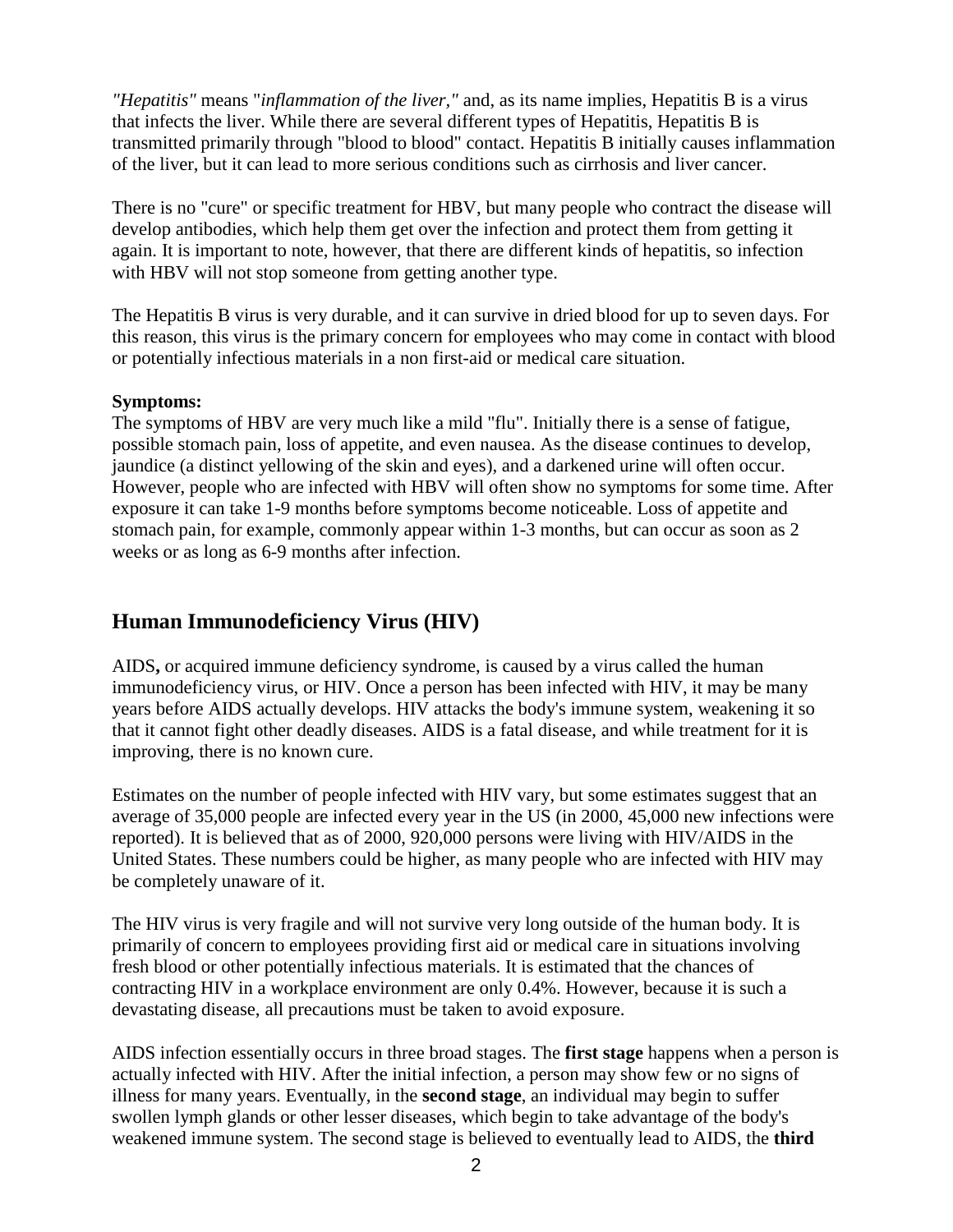**and final stage**, in all cases. In this stage, the body becomes completely unable to fight off lifethreatening diseases and infections.

#### **Symptoms:**

Symptoms of HIV infection can vary, but often include weakness, fever, sore throat, nausea, headaches, diarrhea, a white coating on the tongue, weight loss, and swollen lymph glands.

If you believe you have been exposed to HBV or HIV, especially if you have experienced any of the signs or symptoms of these diseases, you should consult your physician or doctor as soon as possible.

#### **Modes of Transmission**

Bloodborne pathogens such as HBV and HIV can be transmitted through contact with infected human blood and other potentially infectious body fluids such as:

- Semen
- Vaginal secretions
- Cerebrospinal fluid
- Synovial fluid
- Pleural fluid
- Peritoneal fluid
- Amniotic fluid
- Saliva (in dental procedures), and
- Any body fluid that is visibly contaminated with blood.

It is important to know the ways exposure and transmission are most likely to occur in your particular situation.

## **HBV and HIV are most commonly transmitted through:**

- Sexual Contact
- Sharing of hypodermic needles
- From mothers to their babies at/before birth
- Accidental puncture from contaminated needles, broken glass, or other sharps
- Contact between broken or damaged skin and infected body fluids
- Contact between mucous membranes and infected body fluids

# **All All Address**

#### **Accidental puncture from contaminated needles and other sharps can result in transmission of bloodborne pathogens.**

In most work situations transmission is most likely to occur because of accidental puncture from contaminated needles, broken glass, or other sharps; contact between broken or damaged skin and infected body fluids; or contact between mucous membranes and infected body fluids. For example, if someone infected with HBV cut his or her finger on a piece of glass, and then you cut yourself on the now infected piece of glass, it is possible that you could contract the disease.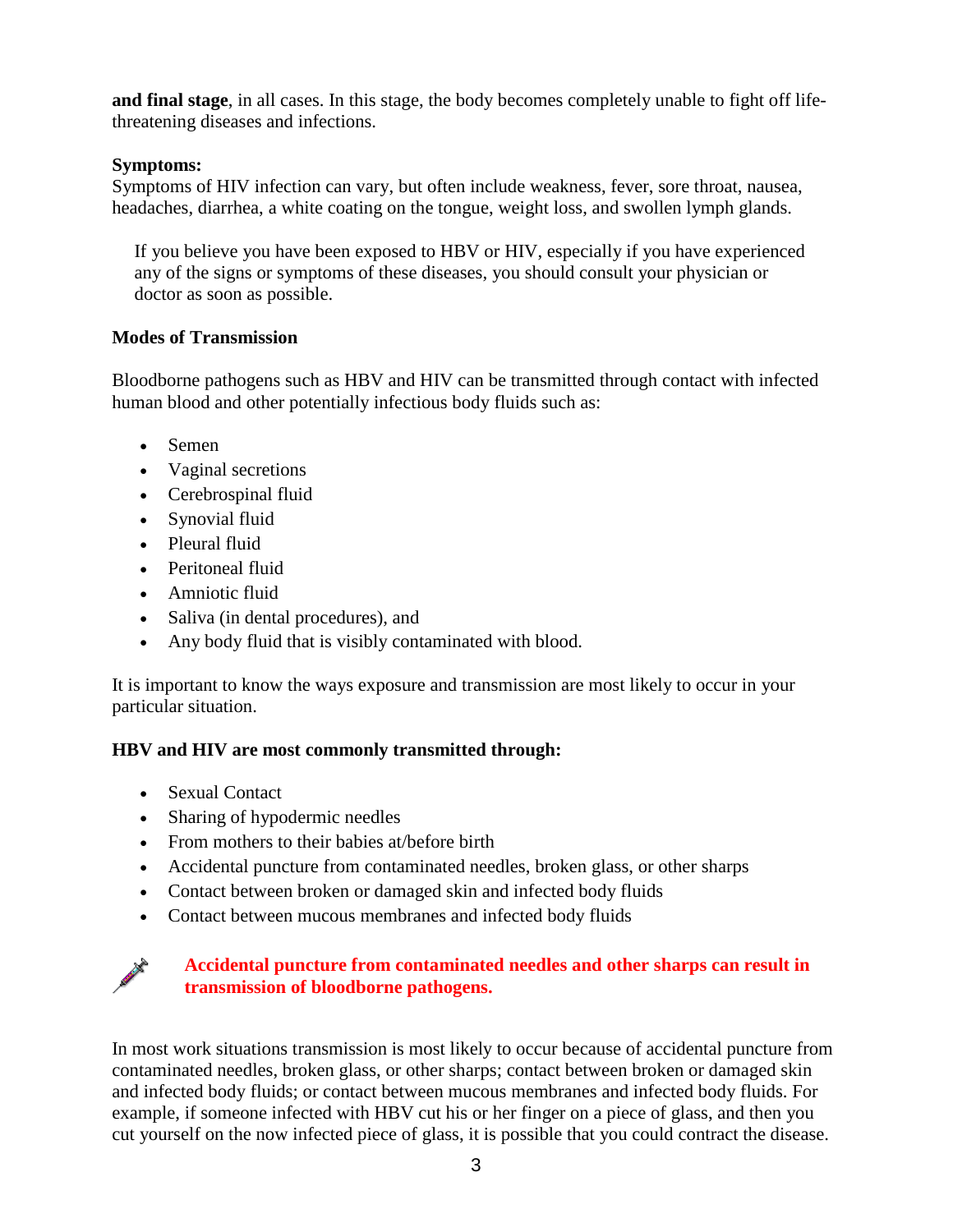Anytime there is blood-to-blood contact with infected blood or body fluids, there is a slight potential for transmission.

Unbroken skin forms an impervious barrier against bloodborne pathogens. However, infected blood can enter your system through:

- Open sores
- Cuts
- Abrasions
- Acne
- Any sort of damaged or broken skin such as sunburn or blisters

Bloodborne pathogens may also be transmitted through the mucous membranes of the

- Eyes
- Nose
- Mouth

For example, a splash of contaminated blood to your eye, nose, or mouth could result in transmission.

## **PPE, Work Practices & Engineering Controls**

It is extremely important to use personal protective equipment and work practice controls to protect yourself from bloodborne pathogens.

"Universal Precautions" is the name used to describe a prevention strategy in which all blood and potentially infectious materials are treated as if they are, in fact, infectious, regardless of the perceived status of the source individual. In other words, whether or not you think the blood/body fluid is infected with bloodborne pathogens, *you treat it as if it is*. This approach is used in all situations where exposure to blood or potentially infectious materials is possible. This also means that certain engineering and work practice controls shall always be utilized in situations where exposure may occur.

## **Personal Protective Equipment**

Probably the first thing to do in any situation where you may be exposed to bloodborne pathogens is to ensure you are wearing the appropriate personal protective equipment (PPE). For example, you may have noticed that emergency medical personnel, doctors, nurses, dentists, dental assistants, and other health care professionals always wear latex or protective gloves. This is a simple precaution they take in order to prevent blood or potentially infectious body fluids from coming in contact with their skin.

To protect yourself, it is essential to have a barrier between you and the potentially infectious material.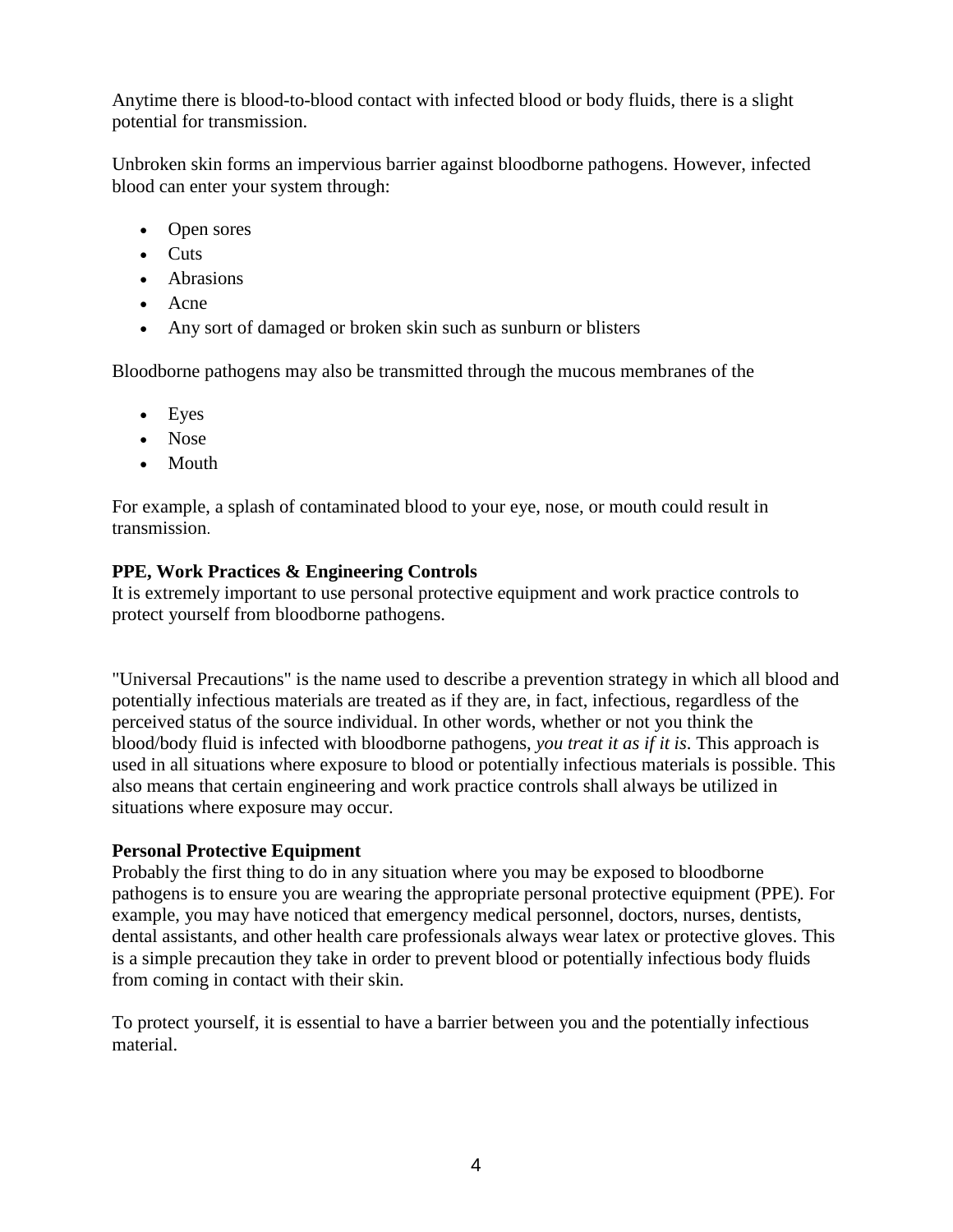## **Rules to follow:**

- Always wear personal protective equipment in exposure situations.
- Remove PPE that is torn or punctured, or has lost its ability to function as a barrier to bloodborne pathogens.
- Replace PPE that is torn or punctured.
- Remove PPE before leaving the work area.

If you work in an area with routine exposure to blood or potentially infectious materials, the necessary PPE should be readily accessible. Contaminated gloves, clothing, PPE, or other materials should be placed in appropriately labeled bags or containers until it is disposed of, decontaminated, or laundered. It is important to find out where these bags or containers are located in your area before beginning your work.



Gloves Gloves should be made of latex, nitril, rubber, or other water impervious materials. If glove material is thin or flimsy, double gloving can provide an additional layer of protection. Also, if you know you have cuts or sores on your hands, you should cover these with a bandage or similar protection as an additional precaution before donning

your gloves. You should always inspect your gloves for tears or punctures before putting them on. If a glove is damaged, don't use it! When taking contaminated gloves off, do so carefully. Make sure you don't touch the outside of the gloves with any bare skin, and be sure to dispose of them in a proper container so that no one else will come in contact with them, either.



Goggles Anytime there is a risk of splashing or vaporization of contaminated fluids, goggles and/or other eye protection should be used to protect your eyes. Again, bloodborne pathogens can be transmitted through the thin membranes of the eyes so it is important to protect them. Splashing could occur while providing first aid or cleaning up a spill.

Face Shields



Face shields may be worn in addition to goggles to provide additional face protection. A face shield will protect against splashes to the nose and mouth.

Aprons



Aprons may be worn to protect your clothing and to keep blood or other contaminated fluids from soaking through to your skin.

Normal clothing that becomes contaminated with blood should be removed as soon as possible because fluids can seep through the cloth to come into contact with skin. Contaminated laundry should be handled as little as possible, and it should be placed in an appropriately labeled bag or container until it is decontaminated, disposed of, or laundered.

Remember to use universal precautions and treat all blood or potentially infectious body fluids as if they are contaminated. Avoid contact whenever possible, and whenever it's not, wear personal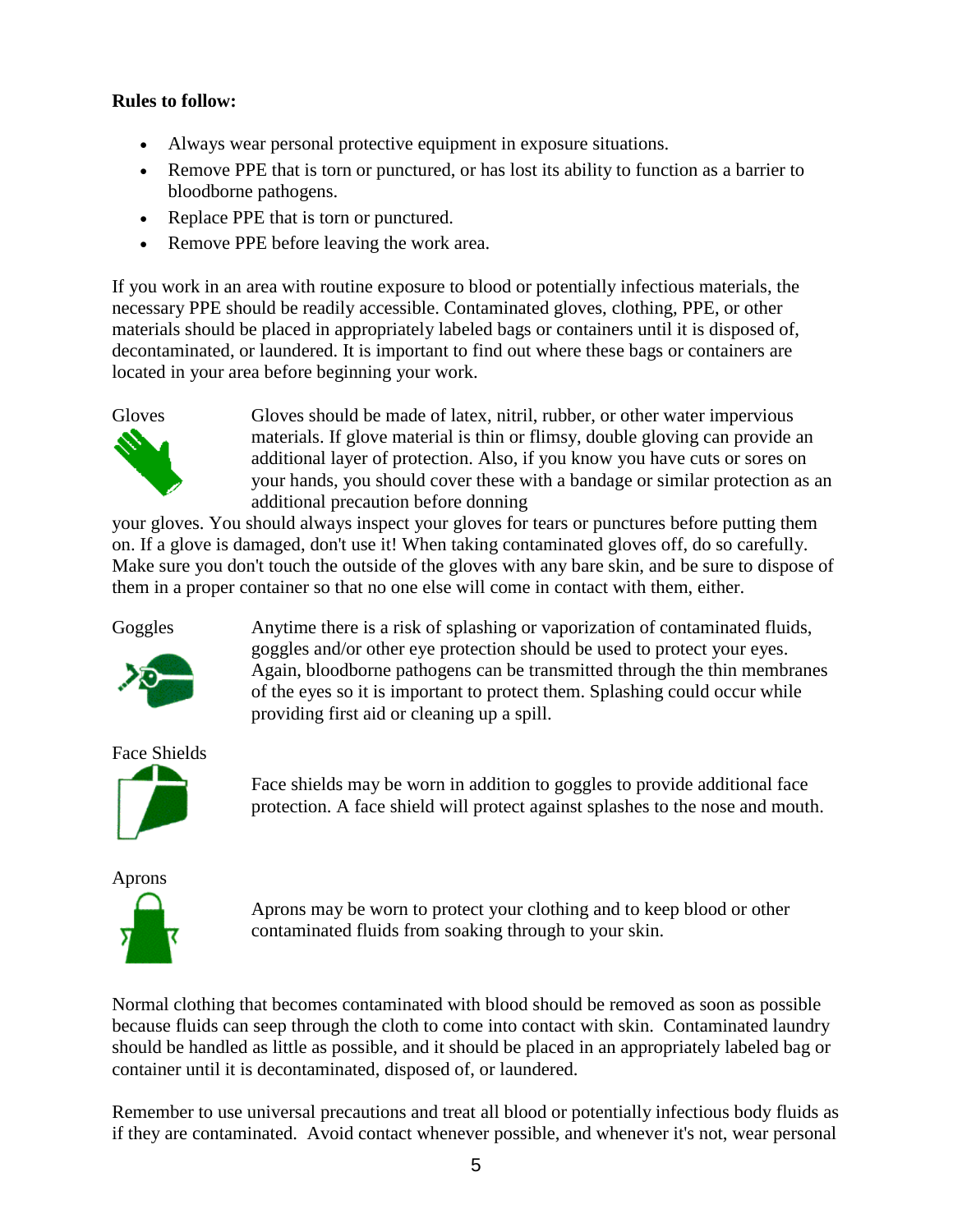protective equipment. If you find yourself in a situation where you have to come in contact with blood or other body fluids and you don't have any standard personal protective equipment handy, you can improvise. Use a towel, plastic bag, or some other barrier to help avoid direct contact.

# **Hygiene Practices**



Handwashing is one of the most important (and easiest) practices used to prevent transmission of bloodborne pathogens. Hands or other exposed skin should be thoroughly washed as soon as possible following an exposure incident. Use soft, antibacterial soap, if possible. Avoid harsh, abrasive soaps, as these may open fragile scabs or other sores.

Hands should also be washed immediately (or as soon as feasible) after removal of gloves or other personal protective equipment.

Because handwashing is so important, you should familiarize yourself with the location of the handwashing facilities nearest to you. If you are working in an area without access to such facilities, you may use an antiseptic cleanser in conjunction with clean cloth/paper towels or antiseptic towelettes. If these alternative methods are used, hands should be washed with soap and running water as soon as possible.

If you are working in an area where there is reasonable likelihood of exposure, you should never:

- **Eat**
- **Drink**
- **Smoke**
- **Apply cosmetics or lip balm**
- **Handle contact lenses**

No food or drink should be kept in refrigerators, freezers, shelves, cabinets, or on counter tops where blood or potentially infectious materials are present.



# **Decontamination and Sterilization**

All surfaces, tools, equipment and other objects that come in contact with blood or potentially infectious materials must be decontaminated and sterilized as soon as possible. Equipment and tools must be cleaned and decontaminated before servicing or being put back to use.

Decontamination should be accomplished by using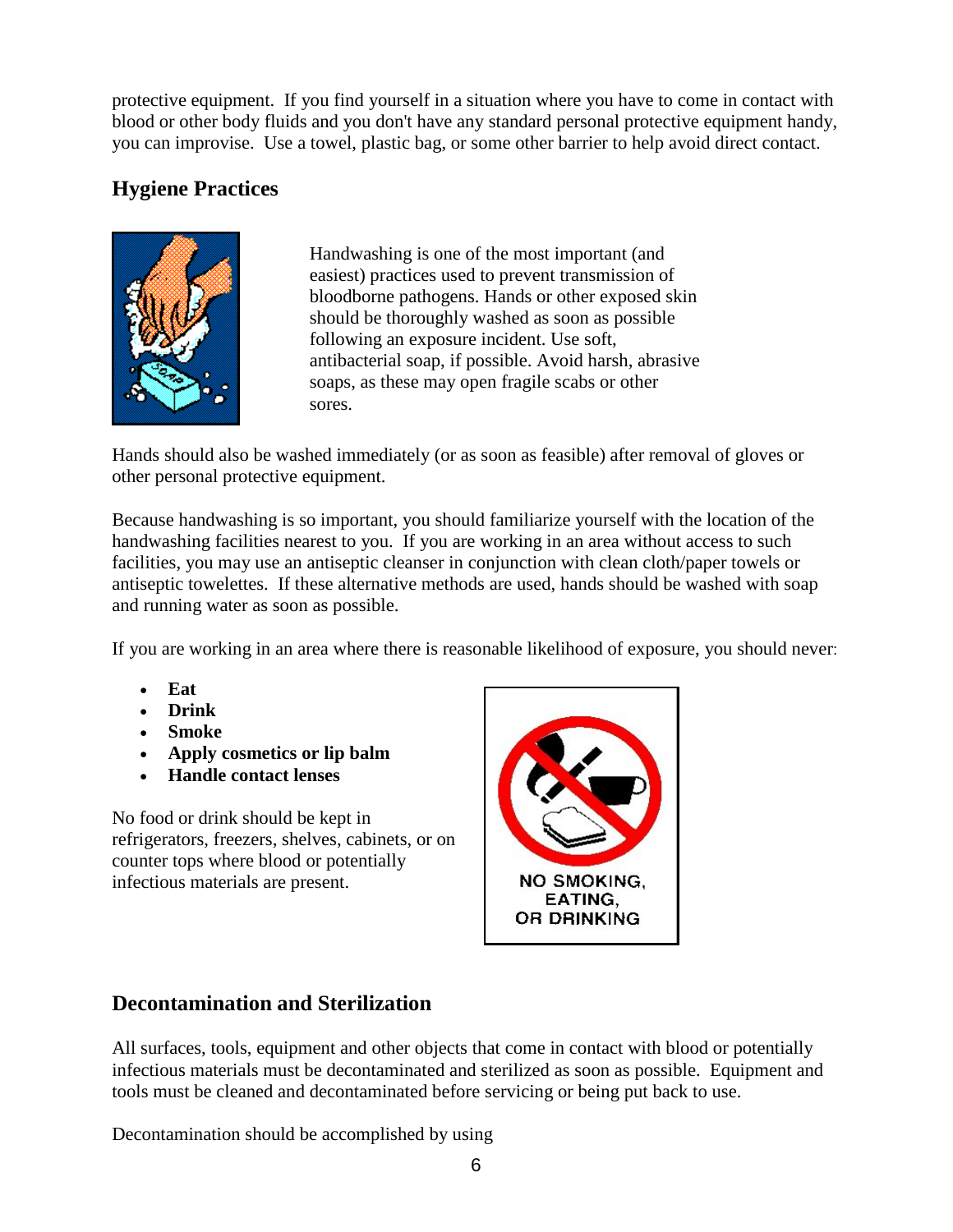- A solution of 5.25% sodium hypochlorite (household bleach / Clorox) diluted between 1:10 and 1:100 with water. The standard recommendation is to use at least a quarter cup of bleach per one gallon of water.
- [Lysol or some other EPA-registered tuberculocidal disinfectant.](http://ace.orst.edu/info/nain/lists.htm) Check the label of all disinfectants to make sure they meet this requirement.

If you are cleaning up a spill of blood, you can carefully cover the spill with paper towels or rags, then gently pour the 10% solution of bleach over the towels or rags, and leave it for *at least 10 minutes*. This will help ensure that any bloodborne pathogens are killed before you actually begin cleaning or wiping the material up. By covering the spill with paper towels or rags, you decrease the chances of causing a splash when you pour the bleach on it.

If you are decontaminating equipment or other objects you should leave the disinfectant in place for *at least 10 minutes* before continuing the cleaning process.

Of course, any materials you use to clean up a spill of blood or potentially infectious materials must be decontaminated immediately, as well. This would include mops, sponges, re-usable gloves, buckets, pails, etc.

## Sharps

Far too frequently, housekeepers, custodians and others are punctured or cut by improperly disposed needles and broken glass. This, of course, exposes them to whatever infectious material may have been on the glass or needle. For this reason, it is especially important to handle and dispose of all sharps carefully in order to protect yourself as well as others.

> Needles must be disposed of in sharps containers. Improperly disposed needles can injure housekeepers, custodians, and other people**.**



# **Needles**

- Needles should never be recapped.
- Needles should be moved only by using a mechanical device or tool such as forceps, pliers, or broom and dustpan.
- Never break or shear needles.
- Sharps containers shall be closable, puncture-resistant, leak-proof on sides and bottom, and must be labeled or color-coded.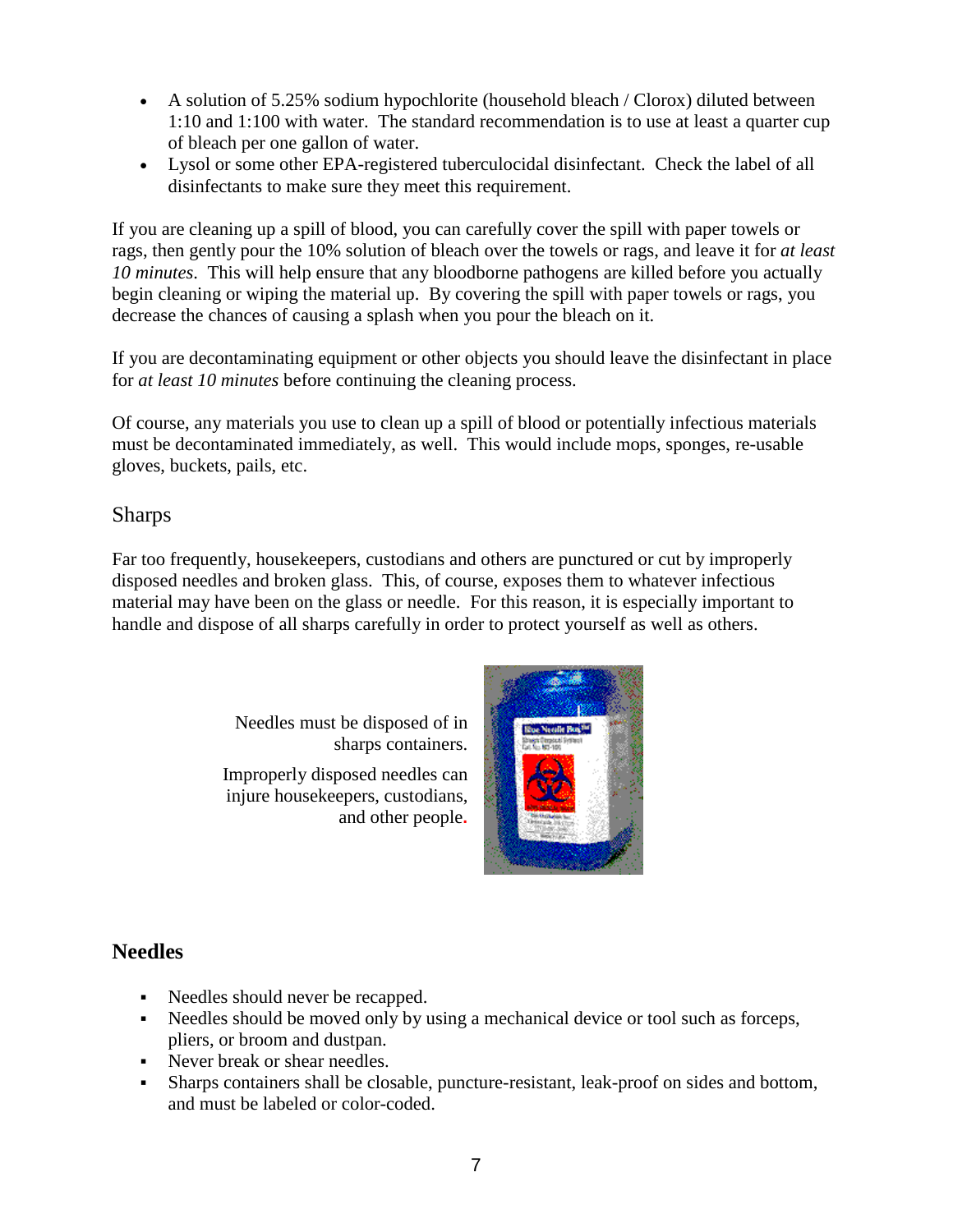When sharps containers are being moved from the area of use, the containers should be closed immediately before removal or replacement to prevent spillage or protrusion of contents during handling or transport.

**Needles shall be disposed of in labeled sharps containers only.**

# **Broken Glassware**

- Broken glassware that has been visibly contaminated with blood must be sterilized with an approved disinfectant solution before it is disturbed or cleaned up.
- Glassware that has been decontaminated may be disposed of in an appropriate sharps container: i.e., closable, puncture-resistant, leak-proof on sides and bottom, with appropriate labels.
- Broken glassware will not be picked up directly with the hands. Sweep or brush the material into a dustpan. Broken glassware will not be picked up directly with the hands. Sweep or brush the material into a dustpan.
- Uncontaminated broken glassware may be disposed of in a closable, puncture resistant container such as a cardboard box or coffee can.

By using Universal Precautions and following these simple engineering and work practice controls, you can protect yourself and prevent transmission of bloodborne pathogens.

# **Signs, Labels & Color Coding**

Warning labels need to be affixed to containers of regulated waste, refrigerators and freezers containing blood or other potentially infectious material; and other containers used to store, transport, or ship blood or other potentially infectious materials. These labels are fluorescent orange, red, or orange-red. Bags used to dispose of regulated waste must be red or orange red, and they, too, must have the biohazard symbol readily visible upon them. Regulated waste should be double-bagged to guard against the possibility of leakage if the first bag is punctured.



Labels should display this universal biohazard symbol.

Regulated waste refers to

- Any liquid or semi-liquid blood or other potentially infectious materials
- Contaminated items that would release blood or other potentially infectious materials in a liquid or semi-liquid state if compressed
- Items that are caked with dried blood or other potentially infectious materials and are capable of releasing these materials during handling
- Contaminated sharps
- Pathological and microbiological wastes containing blood or other potentially infectious materials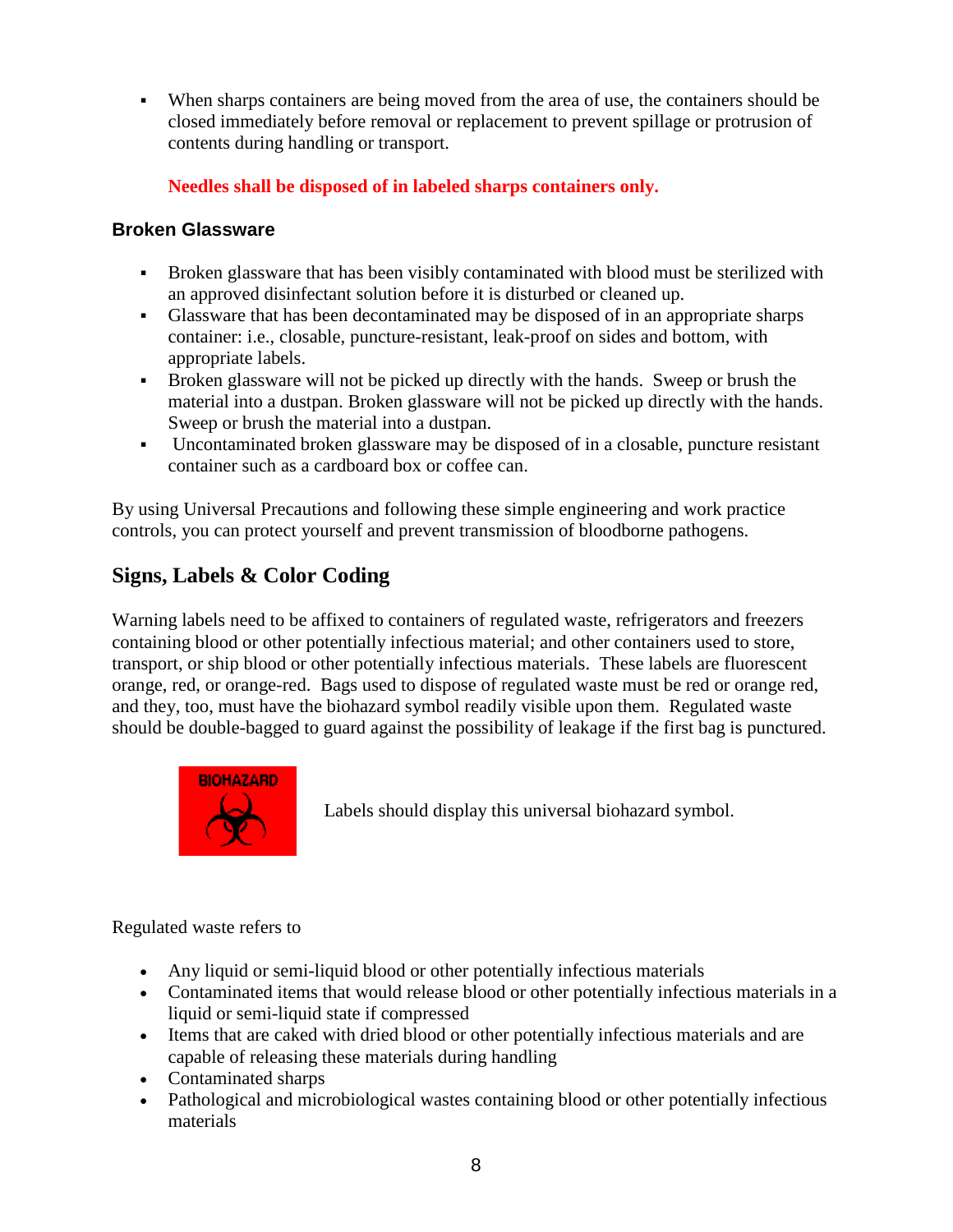All regulated waste must be disposed in properly labeled containers or red biohazard bags. These must be disposed at an approved facility. Most departments or facilities that generate regulated waste will have some sort of contract with an outside disposal company that will come pick up their waste and take it to an approved incineration/disposal facility.

Non-regulated waste (i.e., does not fit the definition of regulated waste provided above) that is not generated by a medical facility may be disposed in regular plastic trash bags

# **Emergency Procedures**

In an emergency situation involving blood or potentially infectious materials, you should always use Universal Precautions and try to minimize your exposure by wearing gloves, splash goggles, pocket mouth-to-mouth resuscitation masks, and other barrier devices.

If you are exposed, however, you should:

1. Wash the exposed area thoroughly with soap and running water. Use non-abrasive, antibacterial soap if possible.

If blood is splashed in the eye or mucous membrane, flush the affected area with running water for at least 15 minutes.

- 2. Report the exposure to your supervisor as soon as possible.
- 3. Fill out an exposure report form.
- 4. You may also go to your local emergency room to request blood testing and a PEP (Post expose Prophylaxis) Kit. Fill out an exposure report form
- Document the route(s) of exposure and the circumstances under which the exposure incident occurred.
- Identify and document the source individual unless such documentation is impossible or prohibited by law.
- Test the source individual's blood for HBV and HIV as soon as possible after consent is obtained. If the source individual is known to be seropositive for HBV or HIV, testing for that virus need not be done.
- Collect your blood as soon feasible, and test it after your consent is obtained.

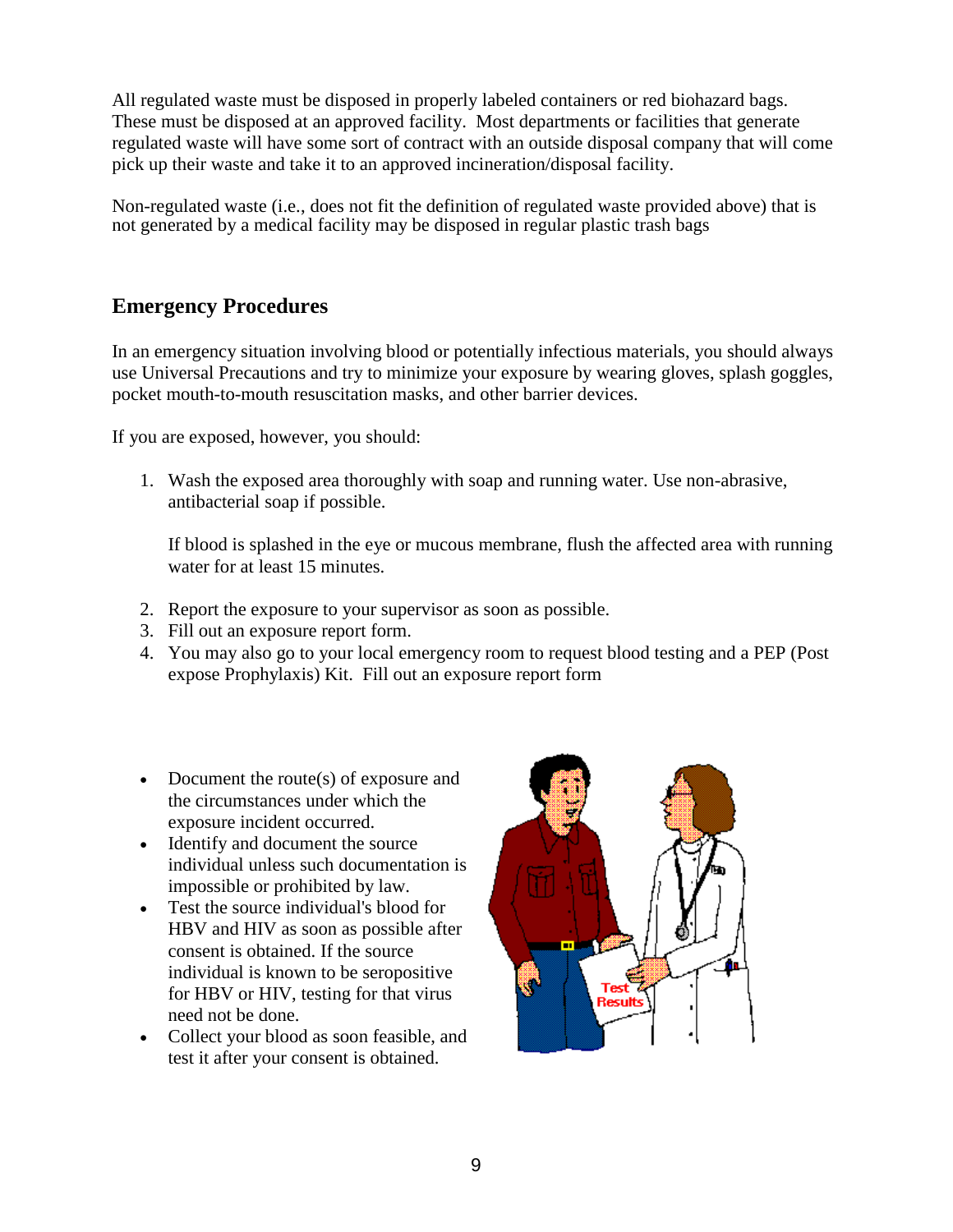- (If you consent to baseline blood collection, but do not give consent at that time for HIV serological testing, your blood sample will be kept for at least 90 days. If, within 90 days of the incident, you decide to consent to have the baseline sample tested, such testing shall be done as soon as possible, and at no cost to you.)
- Administer post exposure prophylaxes, when medically indicated, as recommended by the US Public Health Service.
- Provide counseling.
- Evaluate reported illnesses.

Apart from the circumstances surrounding the exposure itself, all other findings or diagnosis by health care professional(s) will remain entirely confidential.

## Hepatitis B Vaccinations

Employees who have routine exposure to bloodborne pathogens (such as doctors, nurses, first aid responders, etc) shall be offered the Hepatitis B vaccine series at no cost to themselves unless:

- They have previously received the vaccine series
- Antibody testing has revealed they are immune
- The vaccine is contraindicated for medical reasons

In these cases they need not be offered the series.

Although your employer must offer the vaccine to you, you do not have to accept that offer. You may opt to decline the vaccination series, in which case you will be asked to sign a declination form. Even if you decline the initial offer, you may choose to receive the series at anytime during your employment thereafter, for example, if you are exposed on the job at a later date.

As stated in the Emergency Procedures section, if you are exposed to blood or potentially infectious materials on the job, you may request a Hepatitis B vaccination at that time. If the vaccine is administered immediately after exposure it is extremely effective at preventing the disease.

The Hepatitis B vaccination is given in a series of three shots. The second shot is given one month after the first, and the third shot follows five months after the second. This series gradually builds up the body's immunity to the Hepatitis B virus.

The vaccine itself is made from yeast cultures; there is no danger of contracting the disease from getting the shots, and, once vaccinated, a person does not need to receive the series again. There are booster shots available, however, and in some instances these may be recommended (for example, if there is an outbreak of Hepatitis B at a particular location).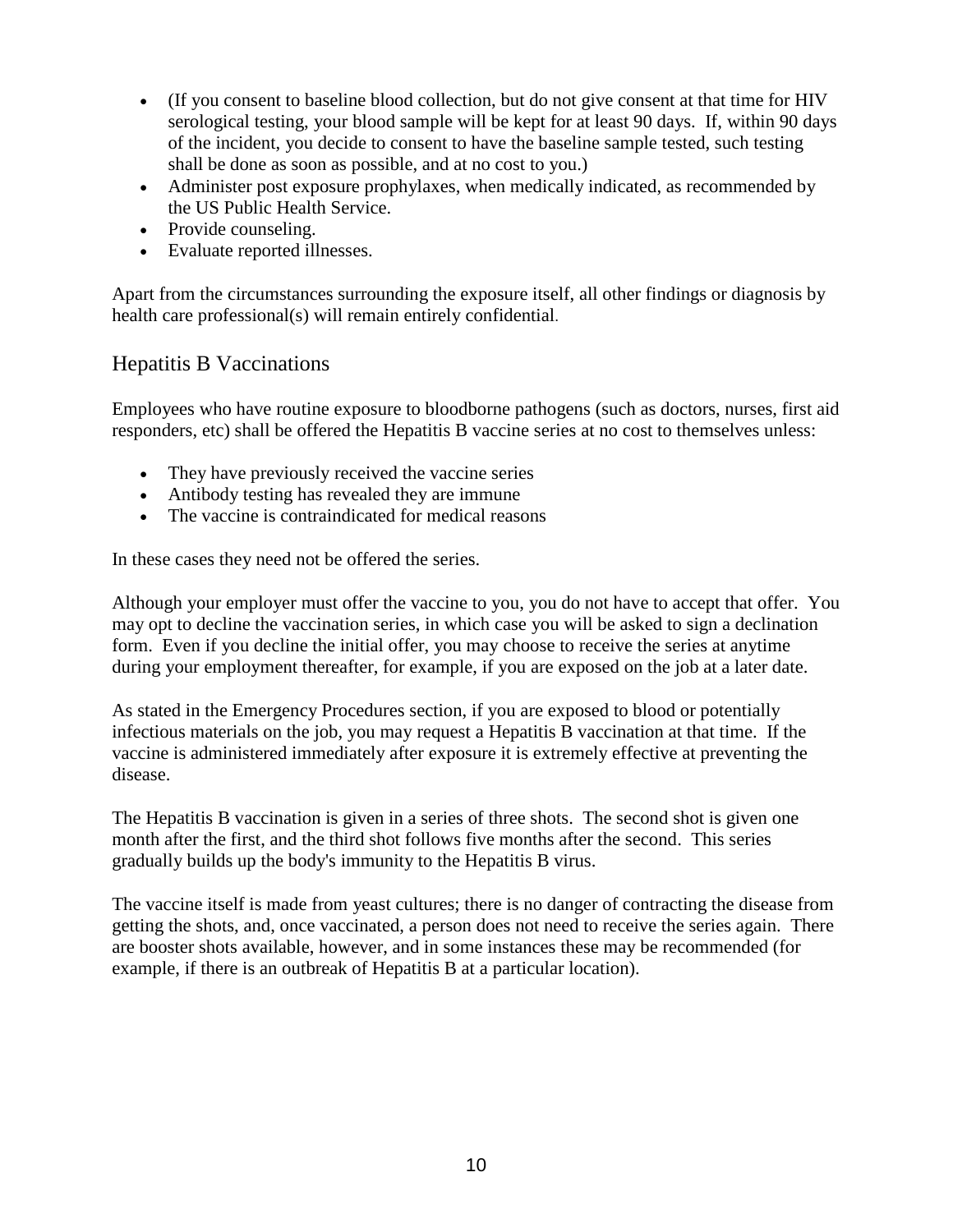#### **Bloodborne Pathogens Quiz**

 **Name:\_\_\_\_\_\_\_\_\_\_\_\_\_\_\_\_\_\_\_\_\_\_\_\_\_**

- 1. If you are exposed to potentially infectious materials on the job, you may request a vaccine for which Bloodborne disease?
	- a. HIV
	- b. Syphillis
	- c. Hepatitis B
	- d. Brucellosis
- 2. Which of the following materials could contain Bloodborne pathogens?
	- a. Bloody saliva
	- b. Semen
	- c. Vaginal secretions
	- d. All of the above
- 3. If you wear gloves when cleaning up an accident site, it is not necessary to wash our hands afterwards.
	- a. True
	- b. False
- 4. Bloodborne pathogens may enter your system through:
	- a. Open cuts
	- b. Skin abrasions
	- c. Dermatitis
	- d. Mucous membranes
	- e. All of the above
- 5. You should always treat all body fluids as if they are infectious and avoid direct skin contact with them.
	- a. True
	- b. False
- 6. You should never eat, drink or smoke in an area where there may be potential exposure to Bloodborne pathogens.
	- a. True
	- b. False
- 7. If you have blood or potentially infectious materials splashed into your eye, you should flush your eye with clean, running water for…
	- a. 2 minutes
	- b. 5 minutes
	- c. 10 minutes
	- d. 15 minutes